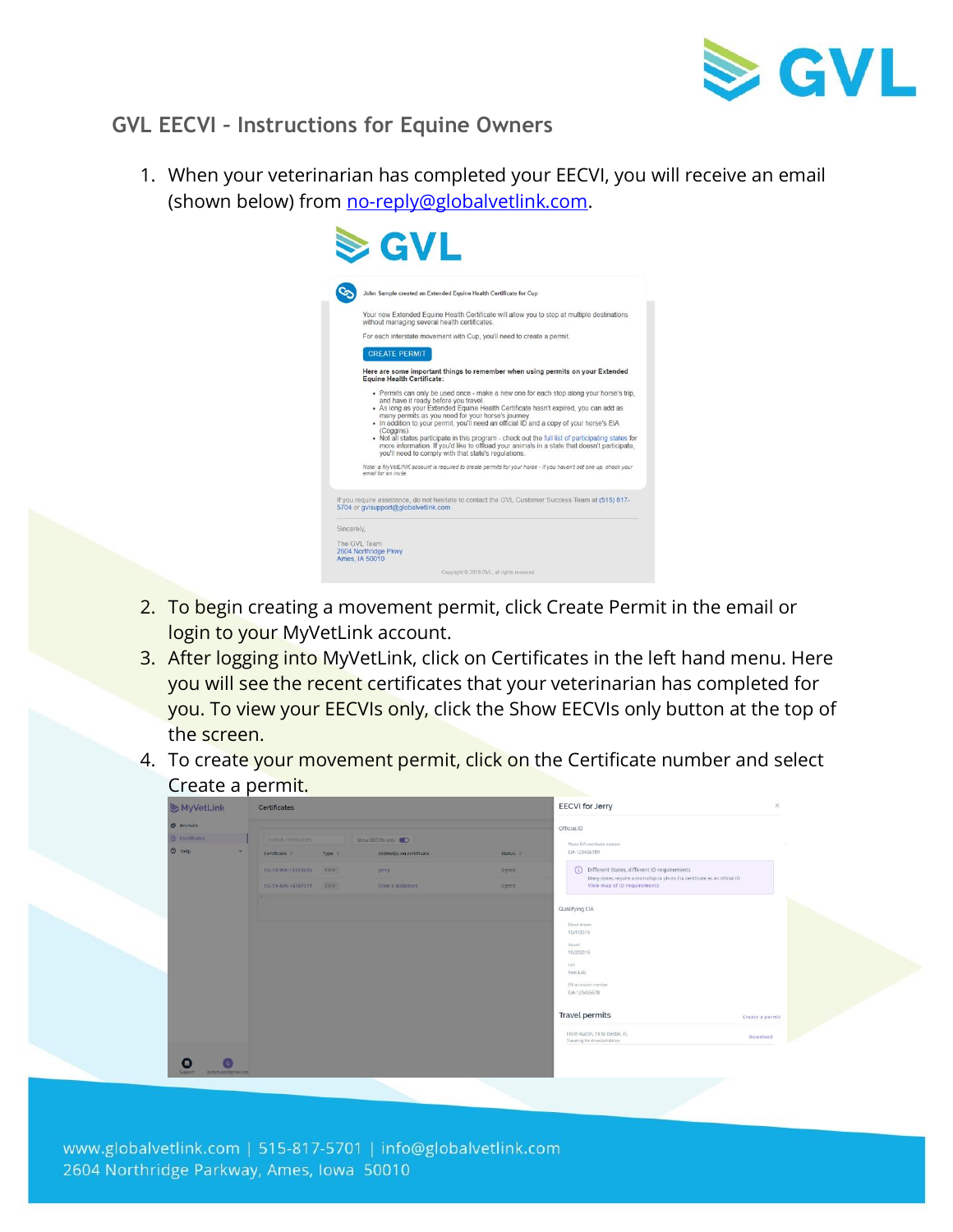

5. Enter the Movement Info, Origin and Destination and click Finish Permit.

| New permit for Jerry      |        |                      |
|---------------------------|--------|----------------------|
| Movement info             |        |                      |
| · Approximate travel date |        |                      |
| <b>MM/DD/YYYY</b>         |        | 6                    |
| * Purpose of movement     |        |                      |
|                           |        | v                    |
| Origin                    |        |                      |
| Location name             |        |                      |
| * Address line 1          |        |                      |
| Address line 2            |        |                      |
| * City                    |        |                      |
| * State                   |        | ν                    |
| * Postal code             | Plus 4 |                      |
|                           | Cancel | <b>Finish permit</b> |

6. After clicking Finish Permit you will be prompted to Commit the permit. By doing so, you are verifying that your horse is healthy, that you will travel with your permit and official ID information and that you have been made aware of any travel restrictions. If true, click Commit.

| Commit EECVI permit?                                                                                                                                                                                                                                                                                                                                                                                                                                                                                                                                           |        |        |  |  |  |  |
|----------------------------------------------------------------------------------------------------------------------------------------------------------------------------------------------------------------------------------------------------------------------------------------------------------------------------------------------------------------------------------------------------------------------------------------------------------------------------------------------------------------------------------------------------------------|--------|--------|--|--|--|--|
| By committing, you affirm the following:<br>• The horse listed on this Movement Permit and Health<br>Declaration has not shown signs of sickness in the past 7 days or<br>has been cleared by a veterinarian for movement.<br>• When traveling, the owner of the horse listed on this Movement<br>Permit and Health Declaration will have proof of official<br>identification and a copy of the Movement Permit and Health<br>Declaration at all times.<br>• I have been made aware of any movement restrictions being<br>imposed by the state of destination. |        |        |  |  |  |  |
|                                                                                                                                                                                                                                                                                                                                                                                                                                                                                                                                                                | Cancel | Commit |  |  |  |  |
|                                                                                                                                                                                                                                                                                                                                                                                                                                                                                                                                                                |        |        |  |  |  |  |

www.globalvetlink.com | 515-817-5701 | info@globalvetlink.com 2604 Northridge Parkway, Ames, Iowa 50010